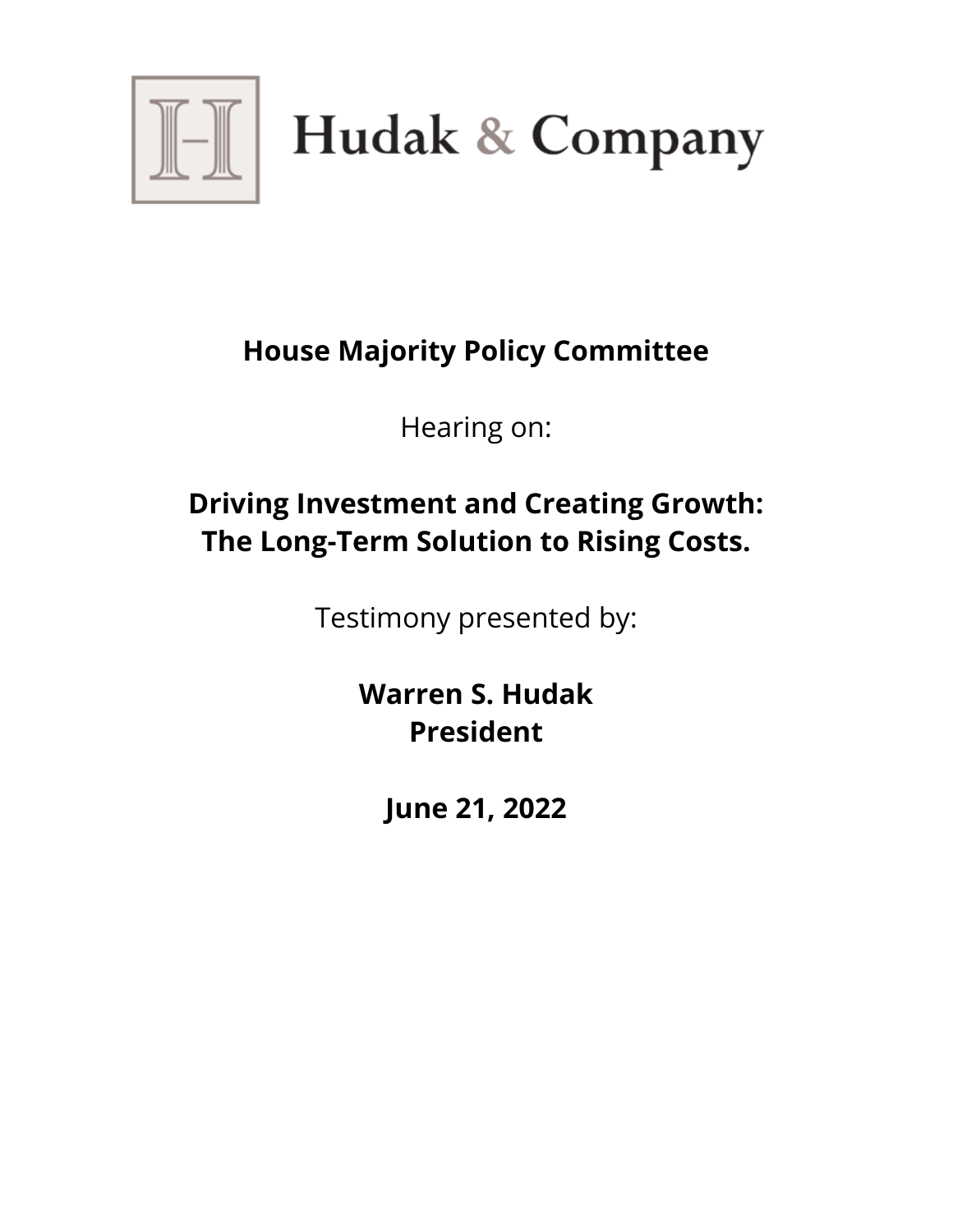Chairman Causer and members of the House Majority Policy Committee:

My name is Warren Hudak, president of Hudak and Company, a Central Pennsylvaniabased small-business accounting firm specializing in payroll services, bookkeeping, sales tax services, and advanced tax transaction analysis. I also serve as the immediate past chair of NFIB's Leadership Council. I would like to thank you for inviting me to appear before you today.

State tax policy is a critical tool that can be used to attract growth, inspire innovation, and encourage businesses to invest in a future with more economic opportunities across the state.

Unfortunately, the Commonwealth's onerous system of taxation continues to impede the competitiveness of businesses located here. Let me be clear, small businesses are not asking for and do not want a handout, they want a level playing field and the ability to operate and grow their business with minimal governmental interference.

The following legislation would assist businesses that were most severely affected by the COVID shutdowns:

**Section 179 Expense Deductions: HB 333 (E. Nelson***)* passed the House in January and is before the Senate. *A Senate companion bill, SB 349 (Hutchinson) passed the Senate in November and is now before the House Appropriations Committee.*

Section 179 allows taxpayers to deduct the cost of certain property as an expense when the property is placed in service. For tax years beginning after 2017, the Tax Cut & Jobs Act (TCJA) increased the maximum Section 179 expense deduction from \$500,000 to \$1 million. The maximum amount of the deduction was indexed and now stands at \$1,050,000. For Personal Income Tax purposes, Pennsylvania allows any generally accepted depreciation method, including Section 179. The maximum deduction is \$25,000.

For reference, small businesses structured as a pass-through organization are subject to the personal income tax. This means that those entities cannot utilize section 179 expense deductions of more than \$25,000, while larger corporations can utilize the full \$1,050,000 that is currently in place for 2021. Small employers are at a significant disadvantage when compared to large corporations. This hampers new business from coming to Pennsylvania and discourages existing businesses from expanding. There is a need for parity when looking to address this issue, and that is what both bills would do, permit pass-through businesses to utilize the same tax benefits as a corporation.

**Like-Kind Exchanges: HB 385 (Dunbar)** has passed the House and is before the Senate Finance Committee, **HB 105 (Cox)** is before the House, and **SB 347 (DiSanto)** passed the Senate in November and was recently reported from the House Finance Committee.

Pennsylvania is the only state in the nation that does not allow for personal income tax deferral when property is exchanged for similar property, referred to as a "like kind"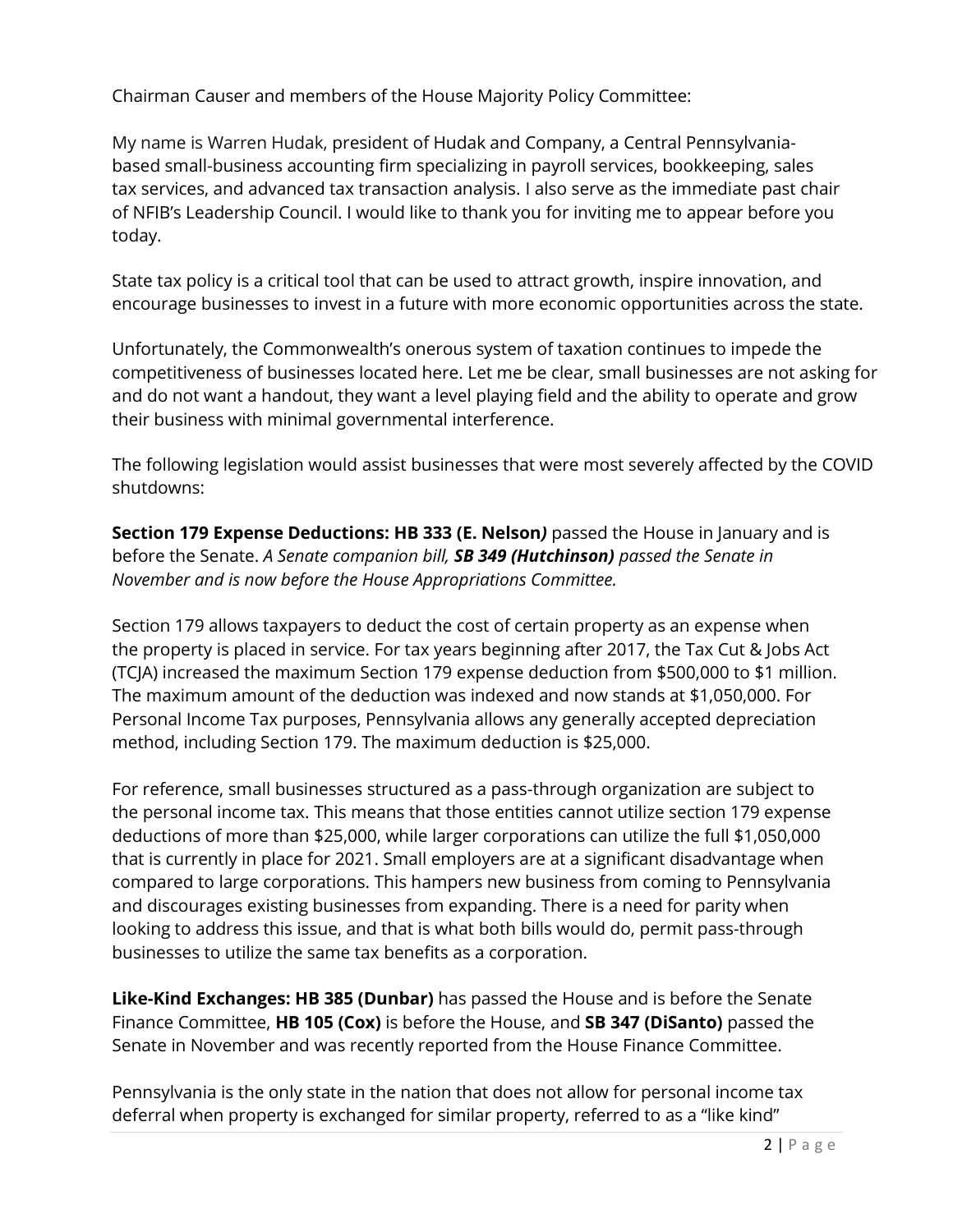exchange. This legislation would level the playing field for businesses looking to expand their investment or to relocate to the Commonwealth.

Results in a deference of capital gains tax when rolling those gains into a second property. The Biden Administration has proposed limiting the amount of this deferral to a maximum of \$500,000 for a single taxpayer and \$1,000,000 for a married couple, to defray the costs of federal relief during the pandemic. Regardless of what happens at the federal level, Pennsylvanians cannot utilize this tax strategy unless authorized by the General Assembly.

**Net Operating Losses for Small Business: HB 395 (Grove)** is before the House Finance Committee and **SB 348 (J. Ward)** is before the Senate Finance Committee. Taxpayers who pay Corporate Net Income Tax can utilize a net operating loss, pass-through entities that pay personal income tax, don't have the same ability. This discourages business owners from taking risks to grow their company, or entrepreneurs from stating their own business. Since small businesses don't have access to the capital larger companies have, their ability to use such net operating loss tax strategies helps them have greater control over their financial position

**Repeal of Accelerated Tax Prepayments: HB 2277 (Topper)** has passed the House and is before the Senate Finance Committee. Businesses should be paying taxes based off liabilities, not estimates. Conceived as a cash-grab by the government to fill its coffers during down economic times, it is time to return to paying actual obligations, rather than estimates.

**Corporate Net Income Tax Reduction: HB 1960 (Kail) and SB 771 (Aument)** while reducing the CNIT will make our business climate in Pennsylvania slightly better, it will not directly provide relief to those pass-through entities who were deemed non-essential during the pandemic.

**Taxpayer Protection Act: HB 71 (Warner) and SB 286 (Bartolotta** amends the Pennsylvania Constitution to establish spending limits the Commonwealth must abide by each year. Government spending has increased at a shocking level that will eventually result in 'needed' tax increases. Limit the size of the government and its associated spending so that businesses and individuals can keep the money they earned.

Lowering taxes will provide more earned money back to small business owners which will allow them to invest in their business enabling it to thrive, grow, and operate for years to come.

As they have in the past, small businesses can be the engine of economic growth, creating two out of every three new jobs. The success of our small business community is key to Pennsylvania's economic recovery.